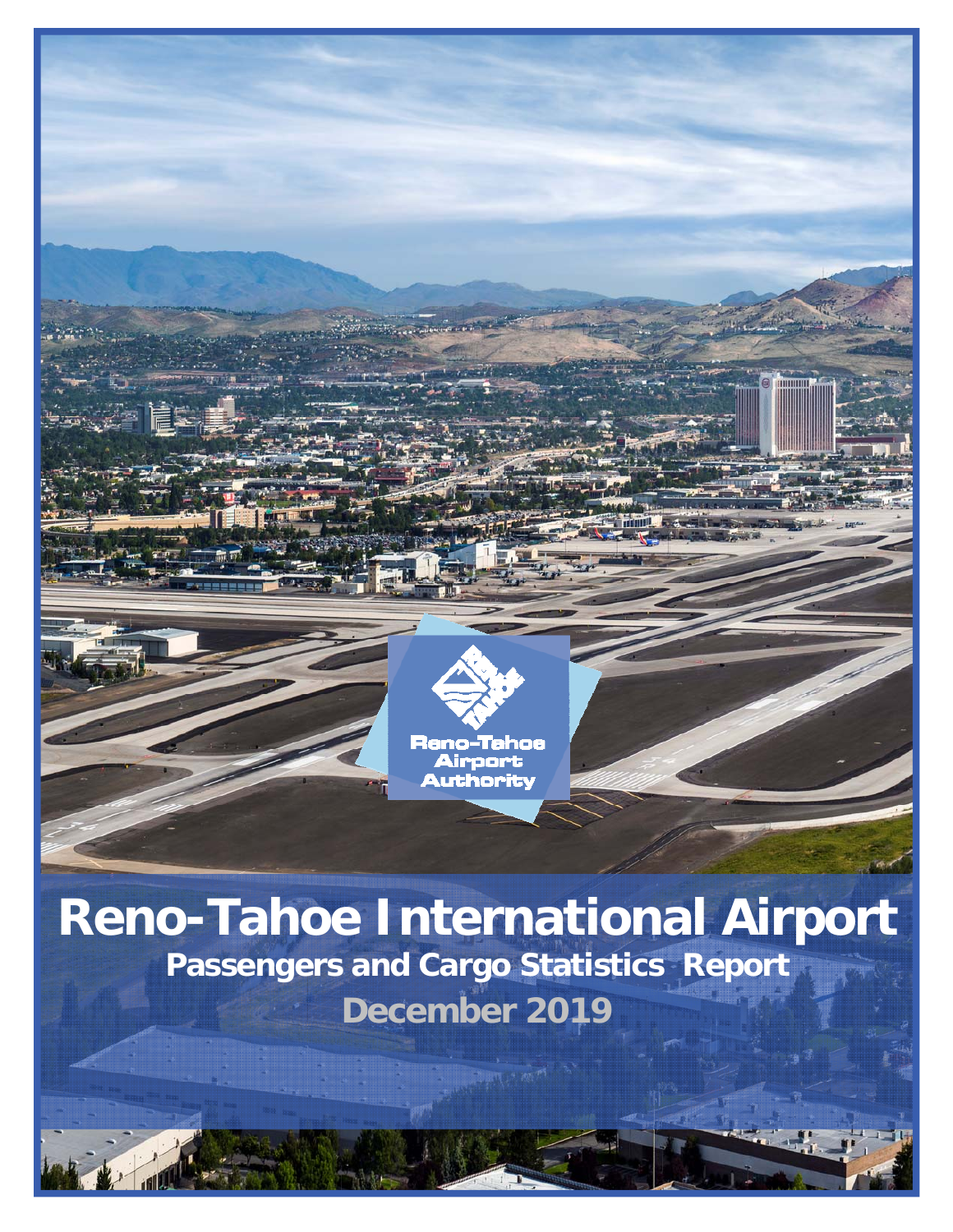### **U.S. DOMESTIC INDUSTRY OVERVIEW FOR DECEMBER 2019**

Systemwide RNO Airlines Domestic Flights – year over year comparison

| Number of Flights *: | Up $4.5\%$                              |
|----------------------|-----------------------------------------|
| Capacity of Seats *: | Up $4.9\%$                              |
| Crude Oil Average:   | \$59.88 per barrel in December 2019     |
|                      | vs. \$49.52 per barrel in December 2018 |

RNO Overview for December 2019 – year over year comparison

Total Passengers: Up 11.9% Avg. Enplaned Load Factor: 80.1%, up 4.3 pts. Actual Departures: Up 4.2% Actual Departing Seats: Up 6.6% Source: Airline Activity and Performance Reports; \* Cirium Flight Schedules via Diio mi

### **DECEMBER 2019 SUMMARY**

Reno-Tahoe International Airport (RNO) served 381,897 passengers in December 2019, an increase of 11.9% versus the same period last year. The airport experienced positive passenger growth for the 55th consecutive month with respect to the year over year monthly increases.

During 2019, RNO served 4,450,673 passengers, an increase of 5.7% when compared to 2018. This represents the fifth consecutive year of annual passengers growth and the highest passenger numbers since 2007. This increase is mainly attributed to the seat additions from United Airlines, American Airlines, Southwest Airlines and Alaska Airlines.

In December 2019, RNO was served by nine airlines providing 1,981 departures to 20 non-stop destinations. At RNO, total seat capacity increased 6.6% and flights increased 4.2% when compared to December 2018.

RNO handled 15,270,324 pounds of air cargo in December 2019, an increase of 8.1% when compared to December 2018. In 2019, RNO handled 146,899,694 pounds of air cargo, a decrease of 1.3% when compared to 2018.

Starting February 14, 2020, Delta Air Lines will upgrade the non-stop flights between Reno and Atlanta, from seasonal to a year-round service. Daily flights begin on June 4, 2020.

Starting May 13, 2020, Allegiant Air will increase non-stop flights between Reno and Las Vegas from once a day to twice a day.

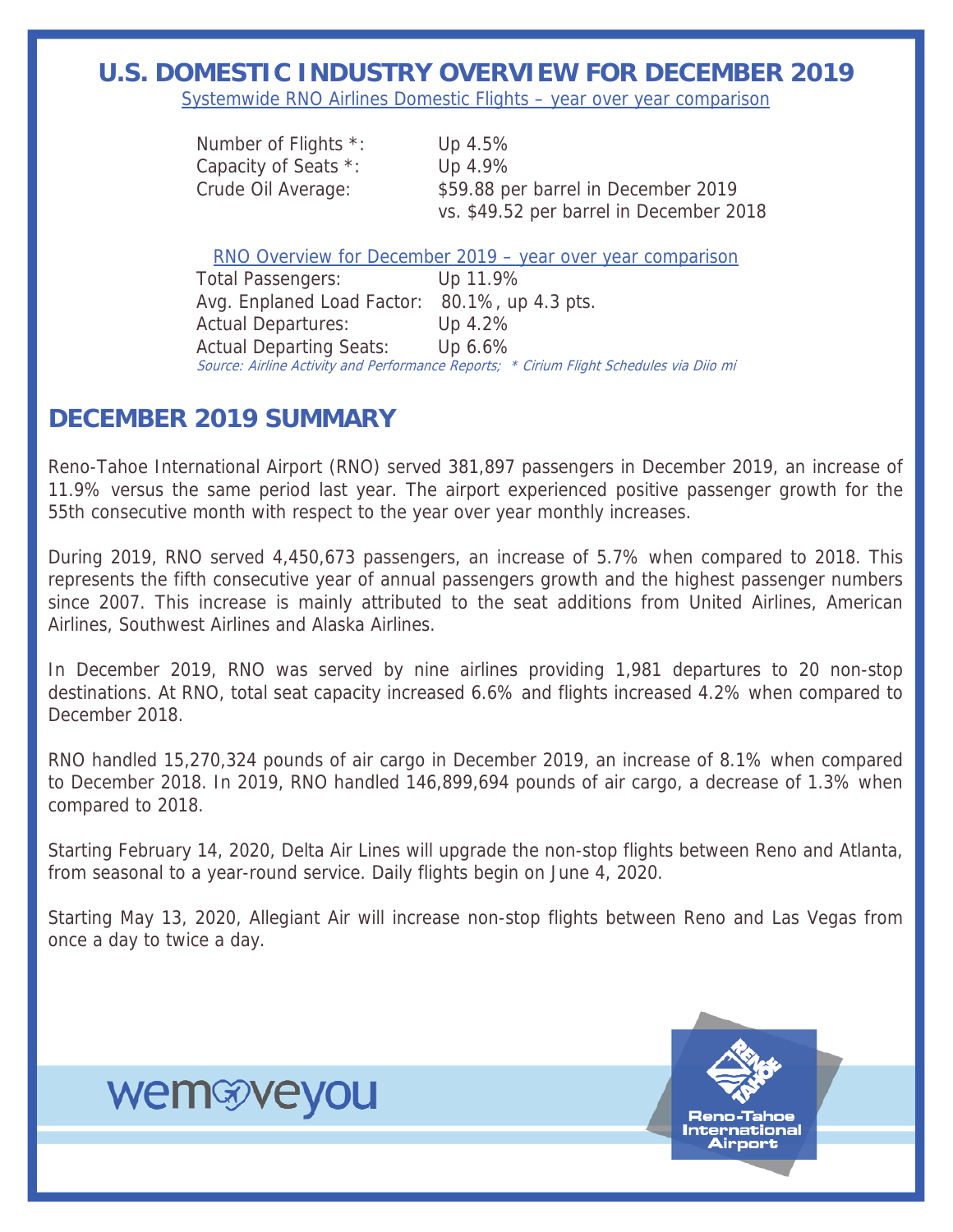

Southwest Airlines, the largest carrier at RNO, served 148,908 passengers during the month of December 2019, an increase of 2.3% when compared to December 2018.

In December 2019, Frontier reported a passenger increase of 91.4%, American Airlines was up 32.1%, Volaris was up 29.2%, Alaska Airlines was up 28.0%, Allegiant Air was up 27.6%, Delta Air Lines was up 10.3% and United Airlines reported an increase of 2.0% when compared to December 2018. JetBlue Airways reported a decrease of 2.1% during the same period.



In December 2019, UPS cargo tonnage was up 10.2%, FedEx was up 7.4% and DHL reported an increase of 2.3% when compared to December 2018.

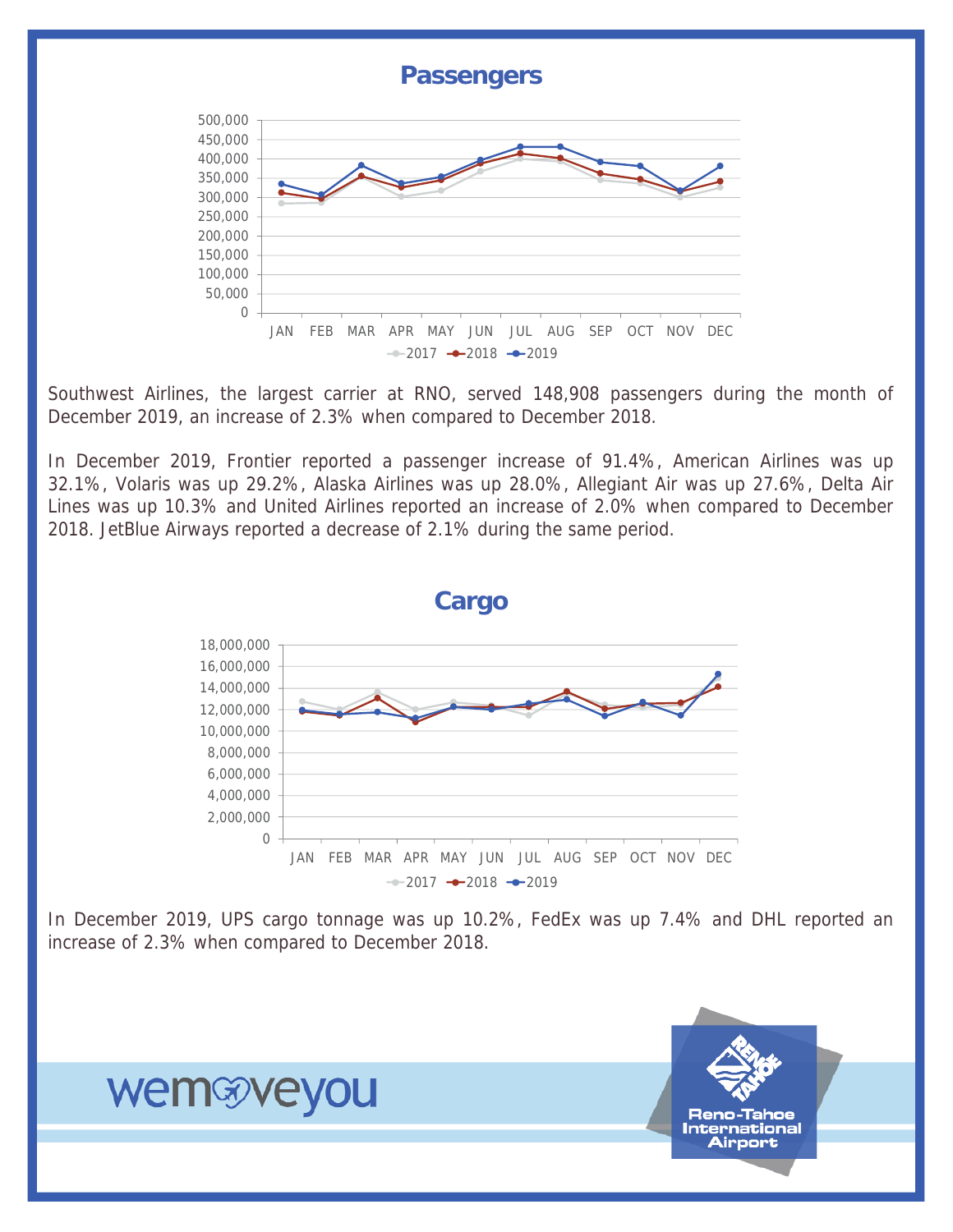### **AIRLINE MARKET SHARE (passengers)**



| <b>Airline Market Share</b> |             |             |            |  |  |  |  |  |
|-----------------------------|-------------|-------------|------------|--|--|--|--|--|
|                             | December-19 | December-18 | YOY Change |  |  |  |  |  |
| Alaska/Horizon              | 11.1%       | 9.7%        | 1.4        |  |  |  |  |  |
| <b>Allegiant Air</b>        | 2.0%        | 1.8%        | 0.2        |  |  |  |  |  |
| American                    | 20.6%       | 17.5%       | 3.1        |  |  |  |  |  |
| Delta                       | 8.1%        | 8.2%        | (0.1)      |  |  |  |  |  |
| Frontier                    | 1.3%        | 0.8%        | 0.5        |  |  |  |  |  |
| <b>JetBlue</b>              | 3.3%        | 3.8%        | (0.5)      |  |  |  |  |  |
| Southwest                   | 39.0%       | 42.6%       | (3.6)      |  |  |  |  |  |
| United                      | 13.0%       | 14.3%       | (1.3)      |  |  |  |  |  |
| <b>Volaris</b>              | 1.5%        | 1.3%        | 0.2        |  |  |  |  |  |
| Others                      | 0.1%        | 0.1%        | 0.0        |  |  |  |  |  |

### **TOTAL CHARTER PASSENGERS**



RNO served 482 passengers on charter flights during the month of December 2019.

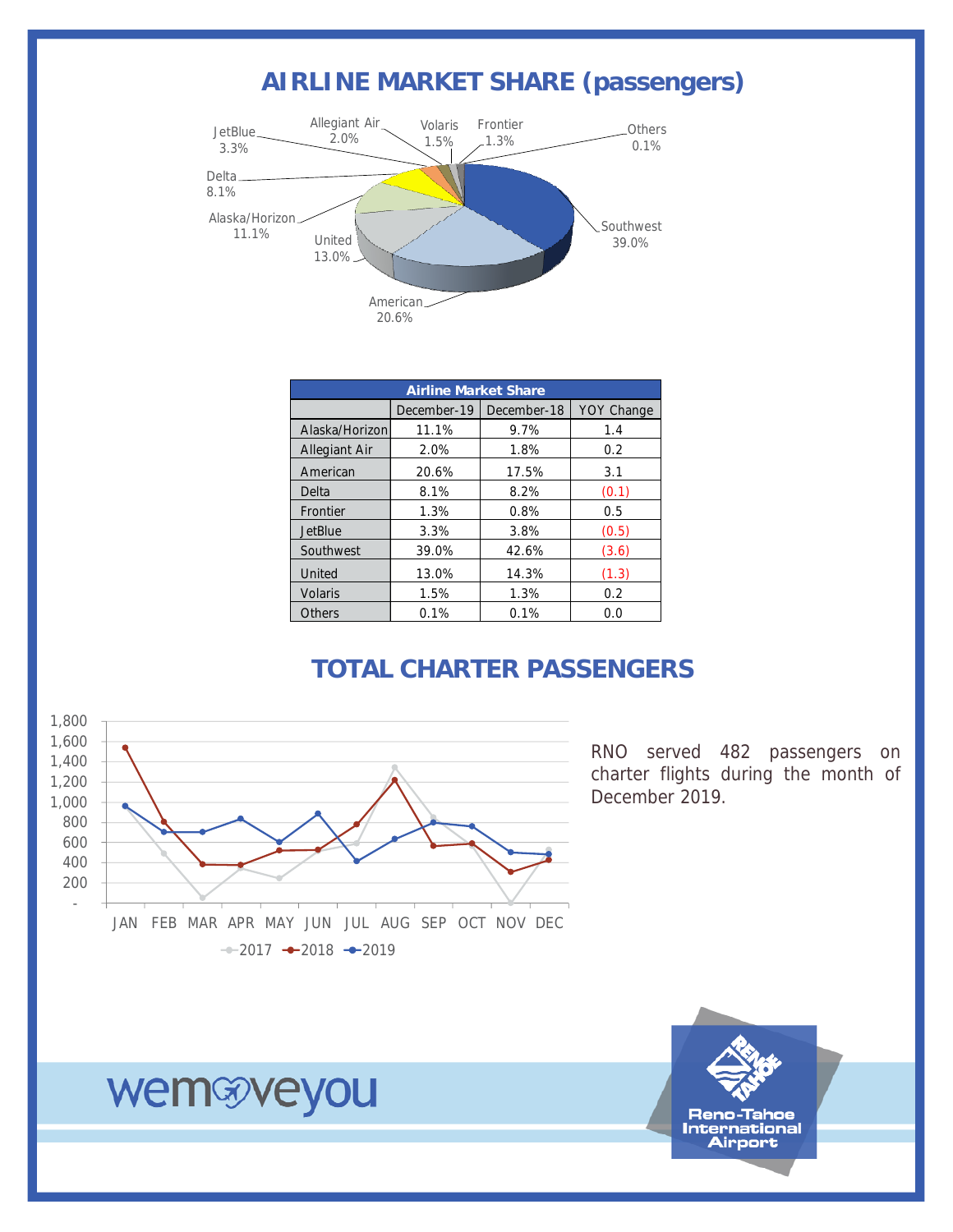### **TOTAL INTERNATIONAL PASSENGERS**



In December 2019, RNO served a total of 5,646 international passengers, an increase of 29.2% when compared to December 2018.

## **AVERAGE ENPLANED LOAD FACTOR**



In December 2019, the average enplaned load factor at RNO was 80.1%, an increase of 4.3 pts. versus December 2018.



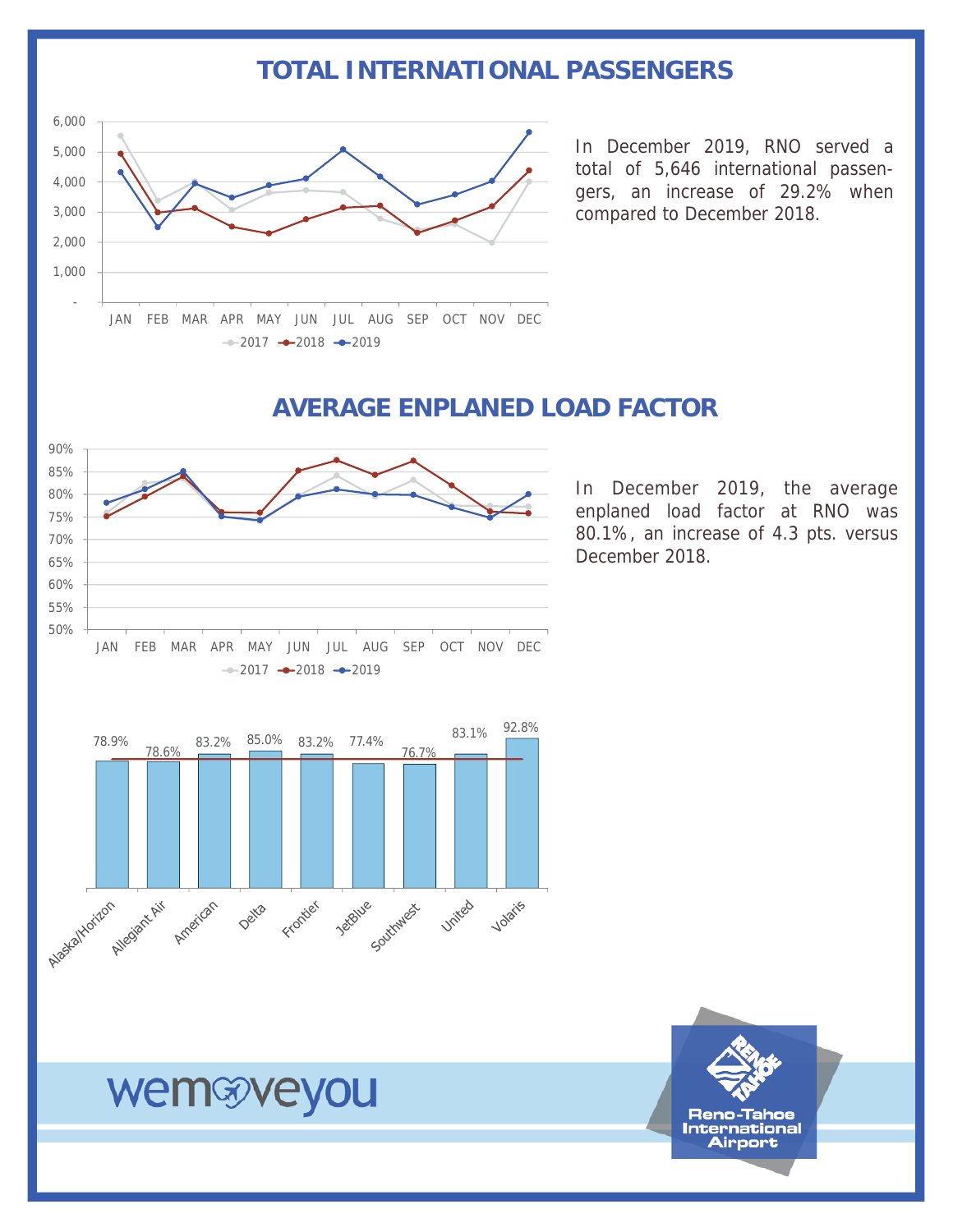### **DEPARTURES**



In December 2019, RNO handled 1,981 departures on nine commercial airlines, an increase of 4.2% when compared to December 2018.

This doesn't include charter operations on non-incumbent carriers.

### **DEPARTING SEATS**



In December 2019, nine airlines provided 234,361 departing seats, an increase of 6.6% when compared to December 2018.

This doesn't include charter operations on non-incumbent carriers.

### **TOTAL OPERATIONS**



A total of 8,054 operations were handled at RNO in December 2019, an increase of 2.5% when compared to December 2018. Total operations include: Air Carrier, Air Taxi, General Aviation and Military operations as reported by the FAA.

Note: graphs on this page show scheduled departures, seats and operations

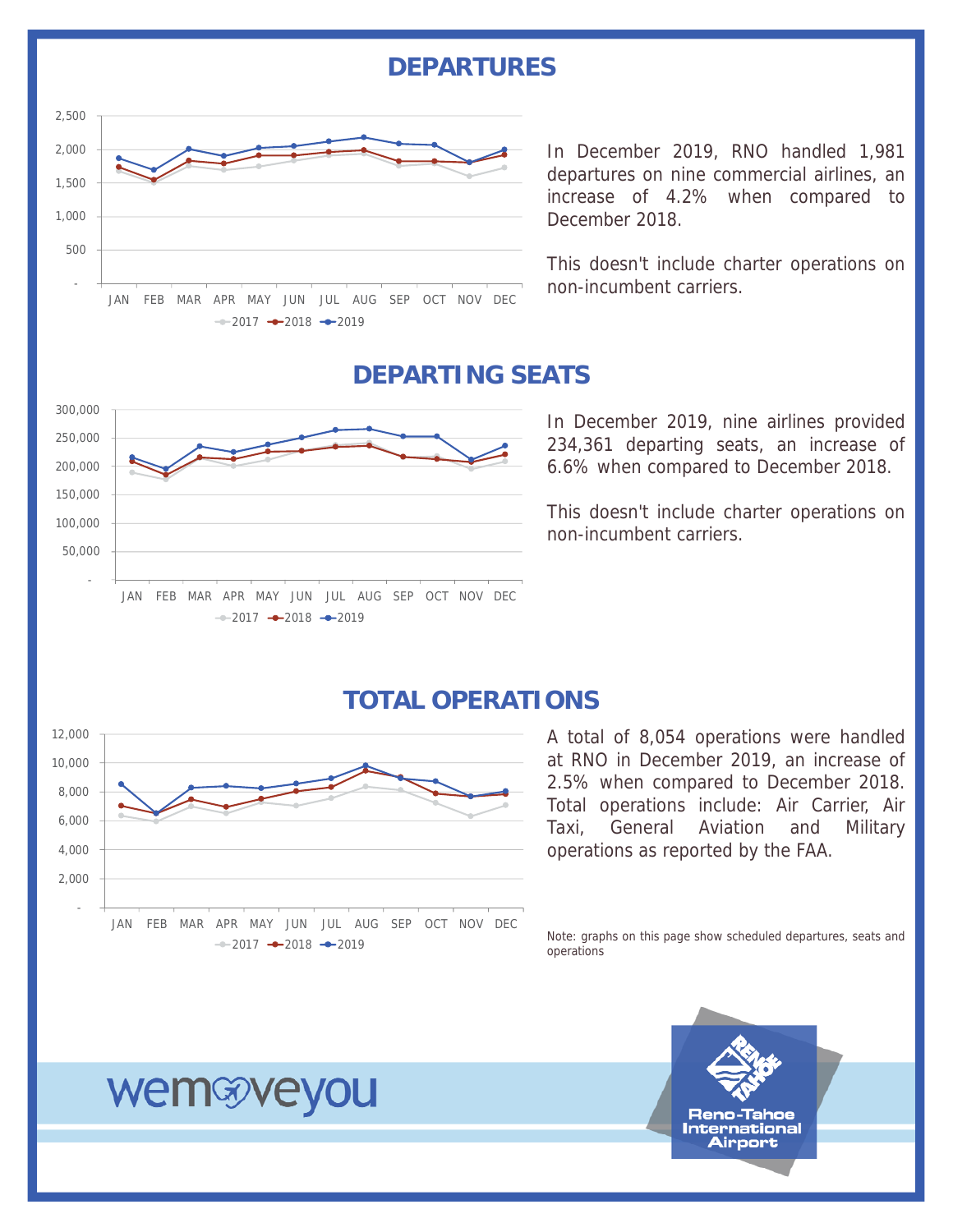## **Recent and Upcoming Schedule Changes**

- Alaska Airlines
	- Alaska Airlines offers non-stop flights between RNO and Seattle four times a day. The airline will offer this service five times a day from January 7, 2020, until May 12, 2020.
	- On January 7, 2020, Alaska Airlines suspended all flights between RNO and Boise.
	- On January 8, 2020, Alaska Airlines reduced the number of non-stop flights between RNO and San Jose from twice a day to once a day.
- American Airlines
	- On October 20, 2019, American Airlines temporarily suspended non-stop seasonal flights between RNO and Chicago O'Hare. This flight returns on May 7, 2020.
- Delta Air Lines
	- Delta Air Lines' non-stop flight between RNO and Atlanta will operate on the following schedule:
		- Four times a week from February 14, 2020, until April 29, 2020 (Monday, Wednesday, Friday, Saturday).
		- Five times a week from May 1, 2020, until May 31, 2020 (Monday, Thursday, Friday, Saturday, Sunday).
		- ◆ Daily starting June 4, 2020.
- Frontier Airlines
	- On November 14, 2019, Frontier Airlines started non-stop flights between RNO and Las Vegas four times a week (Monday, Thursday, Friday, Sunday).
	- On May 15, 2020, Frontier Airlines will resume non-stop flights between RNO and Denver (Monday, Wednesday, Friday, Sunday).
- JetBlue Airways
	- JetBlue Airways' non-stop flights between RNO and New York City will operate on the following schedule:
		- Four times a week from January 9, 2020, until February 10, 2020.
		- ◆ Five times a week starting February 13, 2020.
		- Daily starting June 11, 2020.

- Southwest Airlines
	- Southwest Airlines' non-stop seasonal flight between RNO and Dallas Love Field was temporarily suspended on August 4, 2019. This flight will return as a Saturday/Sunday service on March 7, 2020.
	- Southwest Airlines' non-stop flights between RNO and San Diego will operate three times a day.

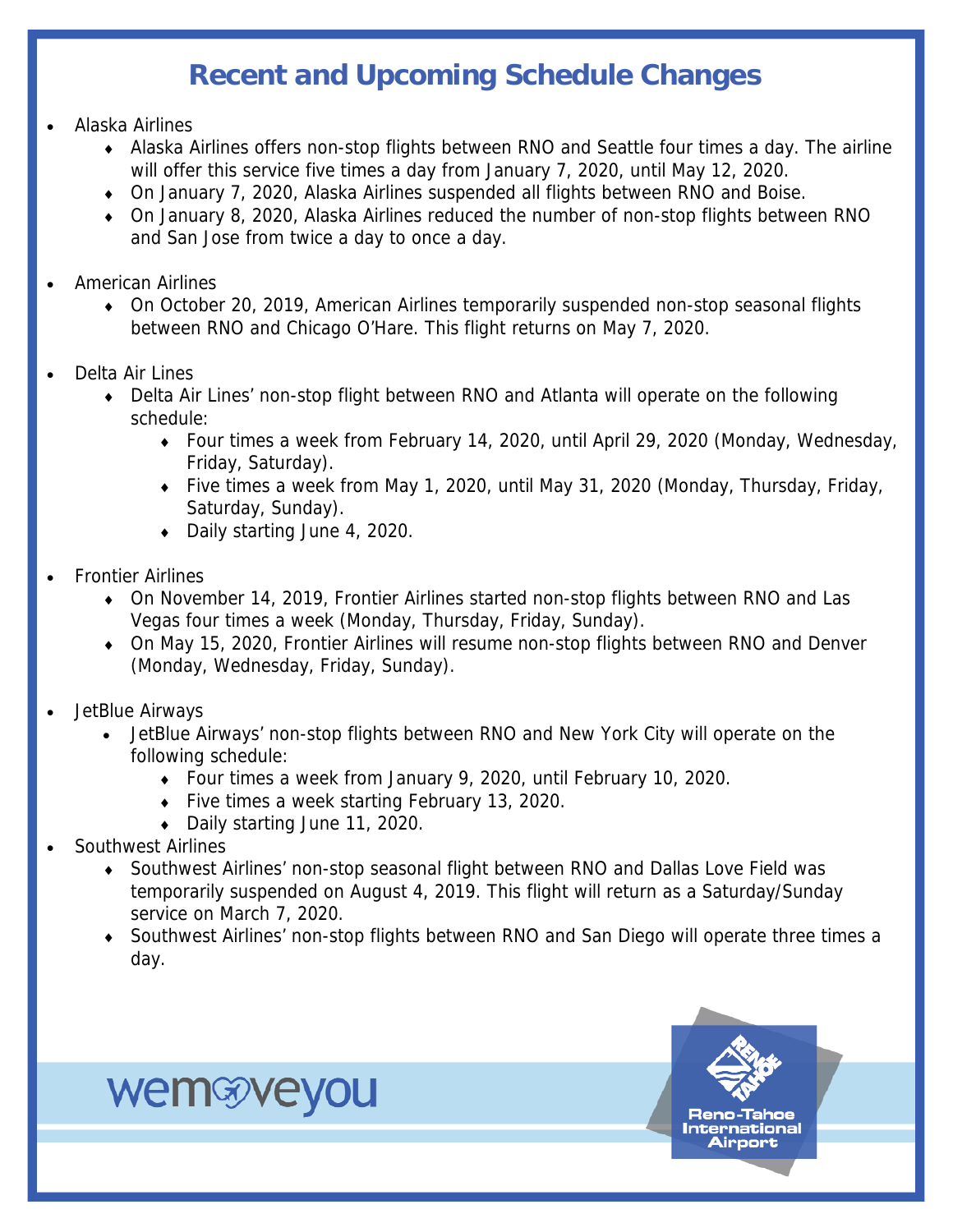## **Recent and Upcoming Schedule Changes**

- Southwest Airlines' non-stop flights between RNO and Denver will operate on the following schedule:
	- ◆ Daily until February 9, 2020.
	- Once a day on Saturday and Sunday from February 15, 2020, until March 1, 2020.
	- Twice a day from March 7, 2020, until April 13, 2020, Monday through Saturday (once a day on Sunday).
	- Three times a day starting April 14, 2020, Monday through Friday (twice a day on weekends).
- Southwest Airlines' non-stop flights between RNO and San Jose will operate on the following schedule:
	- Two to three flights a day from January 6, 2020, until February 7, 2020.
	- Once to three flights a day starting February 8, 2020.
- Southwest Airlines temporarily suspended non-stop seasonal flights between RNO and Chicago Midway on October 27, 2019. This flight is expected to return in summer 2020.
- United Airlines
	- United Airlines will reduce the number of non-stop flights between RNO and Los Angeles from three times a day to twice a day from October 26, 2019, until February 12, 2020.
	- Starting May 8, 2020, United Airlines will increase non-stop flights between RNO and Denver from three flights a day to four flights a day.
- Volaris
	- Volaris offers non-stop flights between RNO and Guadalajara, Mexico, four days a week (Monday, Wednesday, Thursday and Friday).